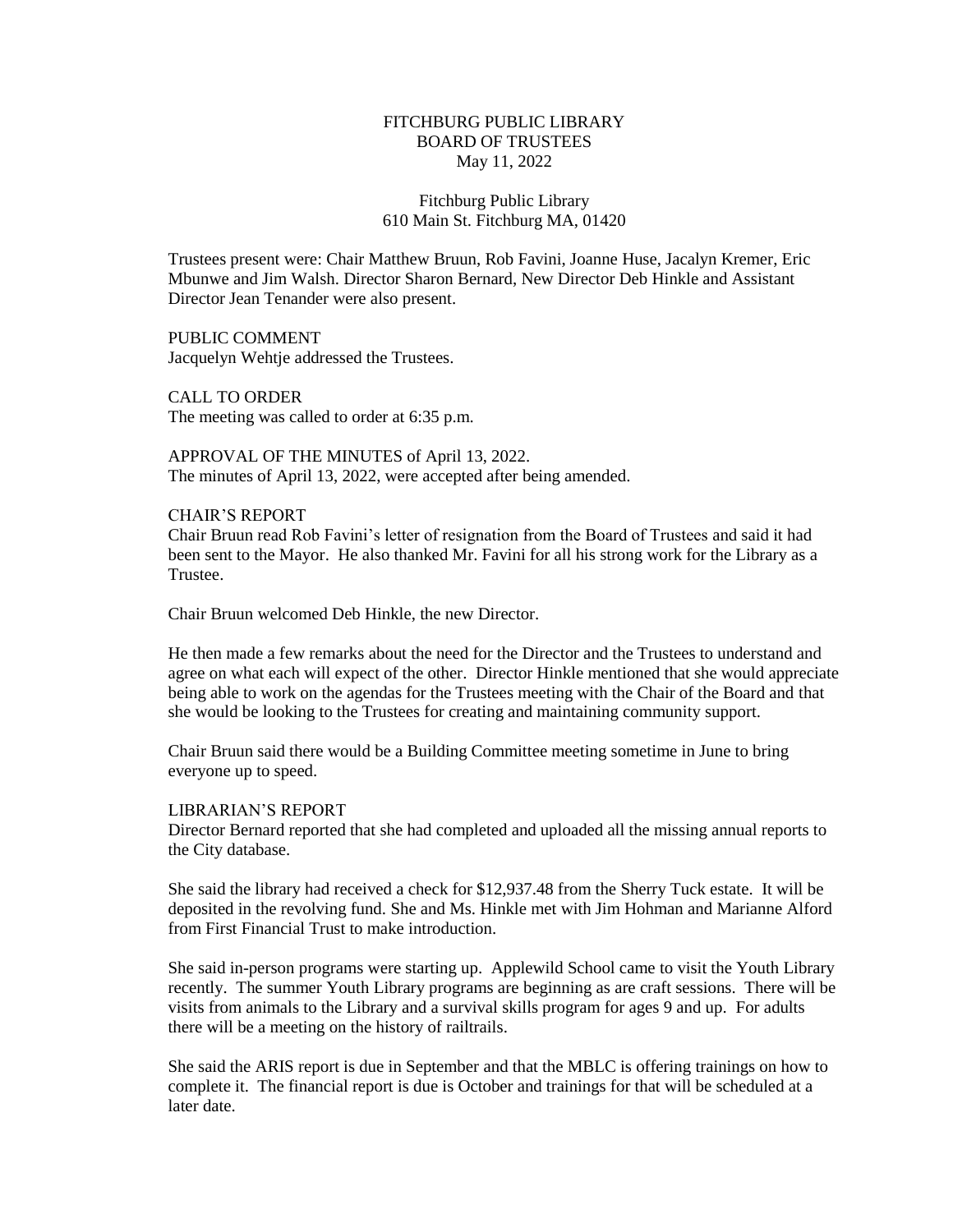### COMMITTEE REPORTS

*Finance Committee—*Joanne Huse said Jim Hohman had said we will just stay the course. Director Bernard said she had talked to Barbara Friedman about the new library in Erving. Barbara had said she preferred using local vendors. They are usually less expensive and it builds goodwill.

Director Bernard said the City Finance Committee had moved their meetings to Wednesday nights which will be a conflict with our Board meeting if Trustees need to go to a Finance Committee meeting. There may be quite a few meetings the Trustees will have to attend since the new building will be under consideration for several years.

Jim Walsh made a motion to accept the modified Trust Fund budget FY2022. The motion was passed unanimously.

*Legislative Committee—*Rob Favini said the Senate budget has been released. It now goes to the House. He said there was a significant amount of money.

Rob Favini is resigning from the Board so a new Chair of the Legislative Committee will have to be nominated. Favini suggested 2 or 3 people should be on the committee as a whole. An important aspect of the post is meeting with City people to keep them up to date with the building process.

Director Bernard said the annual spending cap for the Massachusetts Board of Library Commissioners public library construction program has been raised to 24 million by the state legislature. Fitchburg's grant will probably be awarded in July 2023. We will know this year who will be offered the money and who will accept it. If one or more of the libraries it is offered to is unable to accept, then Fitchburg could move up on the list and could receive the money sooner.

*Building Committee—*Director Bernard and Ms. Hinkle met with the Mayor and two OPMs from Collier International. She said she was very impressed with the OPMs understanding of our building project. Tappe Architects has provided a new cost estimate. Costs continue to rise, so it is important to get started sooner since it will cost less today than it will tomorrow. Value engineering will be utilized to determine where elements can be changed to less expensive alternatives without sacrificing functionality. An RFP for a move to temporary quarters will be released once we have received a positive vote for the building project from City Council.

Director Bernard suggested the move to temporary quarters would take place in the spring of 2023 or sooner. The move back into our newly refurbished building would then be in 2025. This September the library will go before City Council and request a vote to approve the entire Library project. The request goes to the Finance Committee and then back to the City Council. It is at the Finance Committee meeting and the second City Council meeting that the presence of the Trustees is vital.

*Nominating Committee—*Elections for board president, treasurer, and secretary will take place at the September meeting. Joanne Huse and Jim Walsh are the nominating committee. Once the positions are elected the chair will appoint member to the various committees.